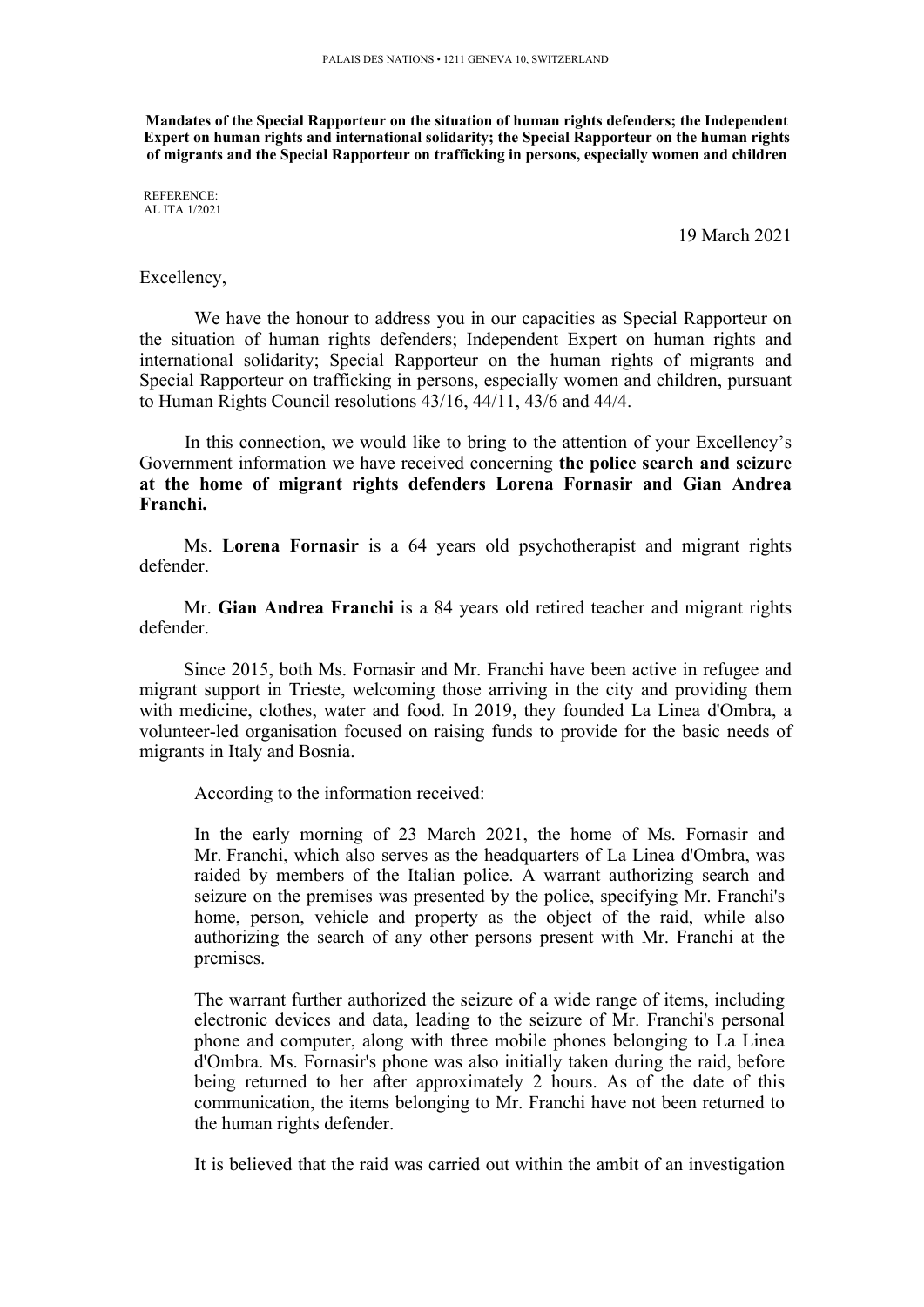opened against Mr. Franchi for aiding and abetting illegal immigration under article 12 of the 1998 Immigration Act, with the allegations against the human rights defender connected to his provision of aid, including accommodation for one night, to <sup>a</sup> family of migrants in Trieste in late July 2019.

While we do not wish to prejudge the accuracy of this information, we would like to express serious concern at the criminal investigation opened against Mr. Franchi, and the allegedly connected raid on the home of he and woman human rights defender

Ms. Fornasir, which we fear may represen<sup>t</sup> the criminalization and stigmatization of their legitimate work aimed at ensuring the fulfilment of the rights of migrants.

We wish to stress the crucial role played by voluntary grassroots organisations and human rights defenders undertaking humanitarian action aimed at preventing and alleviating suffering of migrants, including through the provision of shelter, food, medical care and transportation. We further wish to underline the negative human rights impacts of efforts to deter the provision of such assistance, including on the rights to life, health, food, clothing and housing of migrants, as set forth in the International Covenant on Civil and Political Rights and the International Covenant on Economic, Social and Cultural Rights, each respectively ratified by Italy in 1978. All States must refrain from criminalizing or otherwise penalizing either the provision of support or assistance to migrants or the organisations or individuals who carry out such essential activities, and in this regard we wish to note article 12, paragraph 2 of the 1998 Immigration Act, which establishes that humanitarian aid and assistance provided in Italy to foreigners in need, however presen<sup>t</sup> on the territory of the State, will not constitute <sup>a</sup> crime under the Act.

In connection with the above alleged facts and concerns, please refer to the **Annex on Reference to international human rights law** attached to this letter which cites international human rights instruments and standards relevant to these allegations.

As it is our responsibility, under the mandates provided to us by the Human Rights Council, to seek to clarify all cases brought to our attention, we would be grateful for your observations on the following matters:

1. Please provide any additional information and comment(s) which you may have on the above mentioned allegations.

- 2. Please provide detailed information as to the legal and factual grounds for the search and seizure of items at the home of Ms. Fornasir and Mr. Franchi.
- 3. Please also provide information as to the legal and factual basis of any investigation that may have been opened concerning Mr. Franchi, including the status of any such actions.
- 4. Please provide information on any measures to ensure that criminal justice laws are not misused to punish migration-related humanitarian acts or to harass civil society organizations that work with migrants. In this regard, please indicate what specific legal and administrative measures have been taken to ensure that migrant rights defenders in Italy are able to carry out their legitimate work, in <sup>a</sup> safe and enabling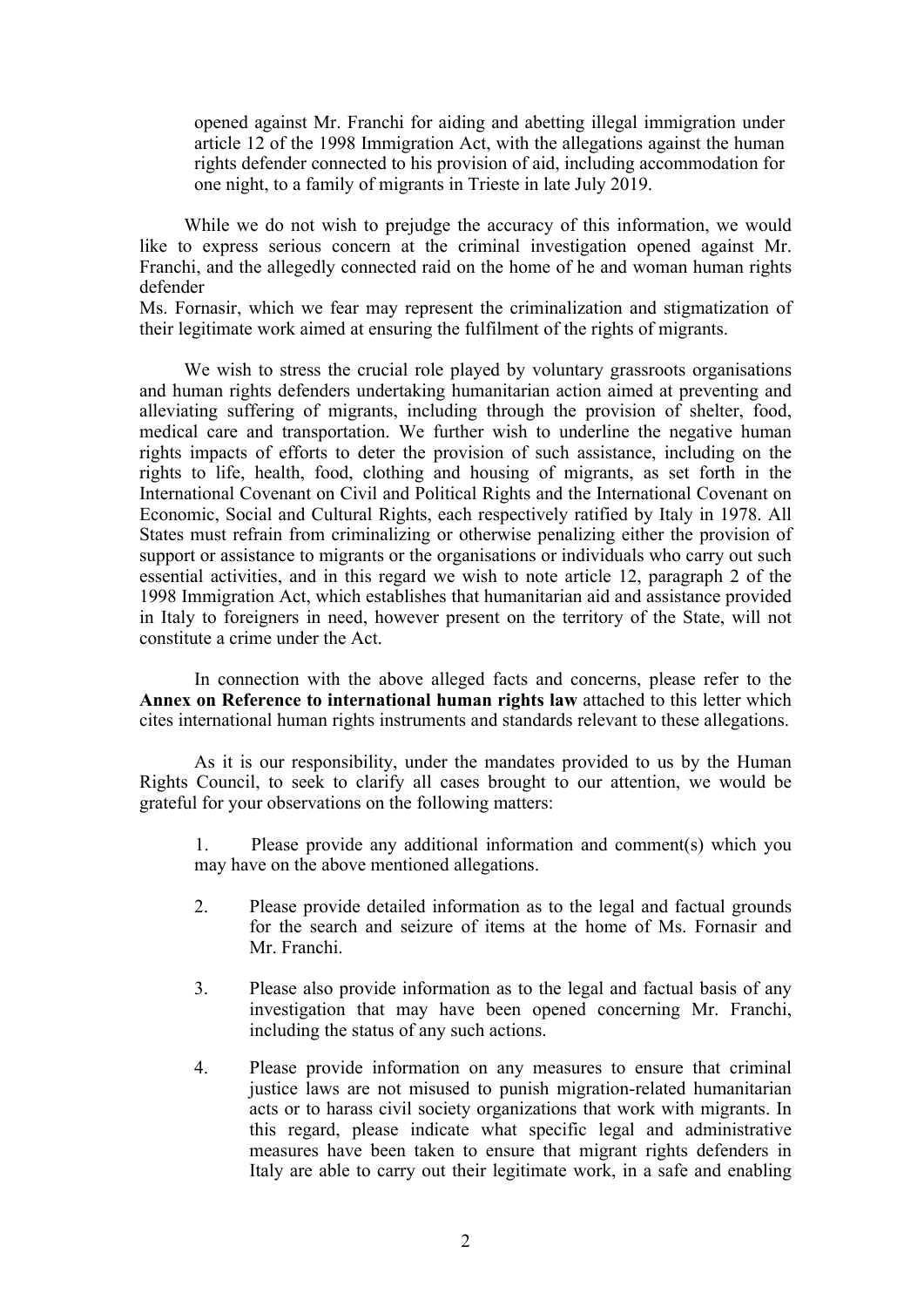environment without fear of threats or acts of intimidations and harassment of any kind.

We would appreciate receiving a response within 60 days. Passed this delay, this communication and any response received from your Excellency'<sup>s</sup> Government will be made public via the communications reporting [website](https://spcommreports.ohchr.org/). They will also subsequently be made available in the usual repor<sup>t</sup> to be presented to the Human Rights Council.

While awaiting <sup>a</sup> reply, we urge that all necessary interim measures be taken to halt the alleged violations, preven<sup>t</sup> their re-occurrence, and in the event that the investigations suppor<sup>t</sup> or sugges<sup>t</sup> the allegations to be correct, to ensure the accountability of any person(s) responsible for the alleged violations.

Please accept, Excellency, the assurances of our highest consideration.

Mary Lawlor Special Rapporteur on the situation of human rights defenders

Obiora C. Okafor Independent Expert on human rights and international solidarity

Felipe González Morales Special Rapporteur on the human rights of migrants

Siobhán Mullally Special Rapporteur on trafficking in persons, especially women and children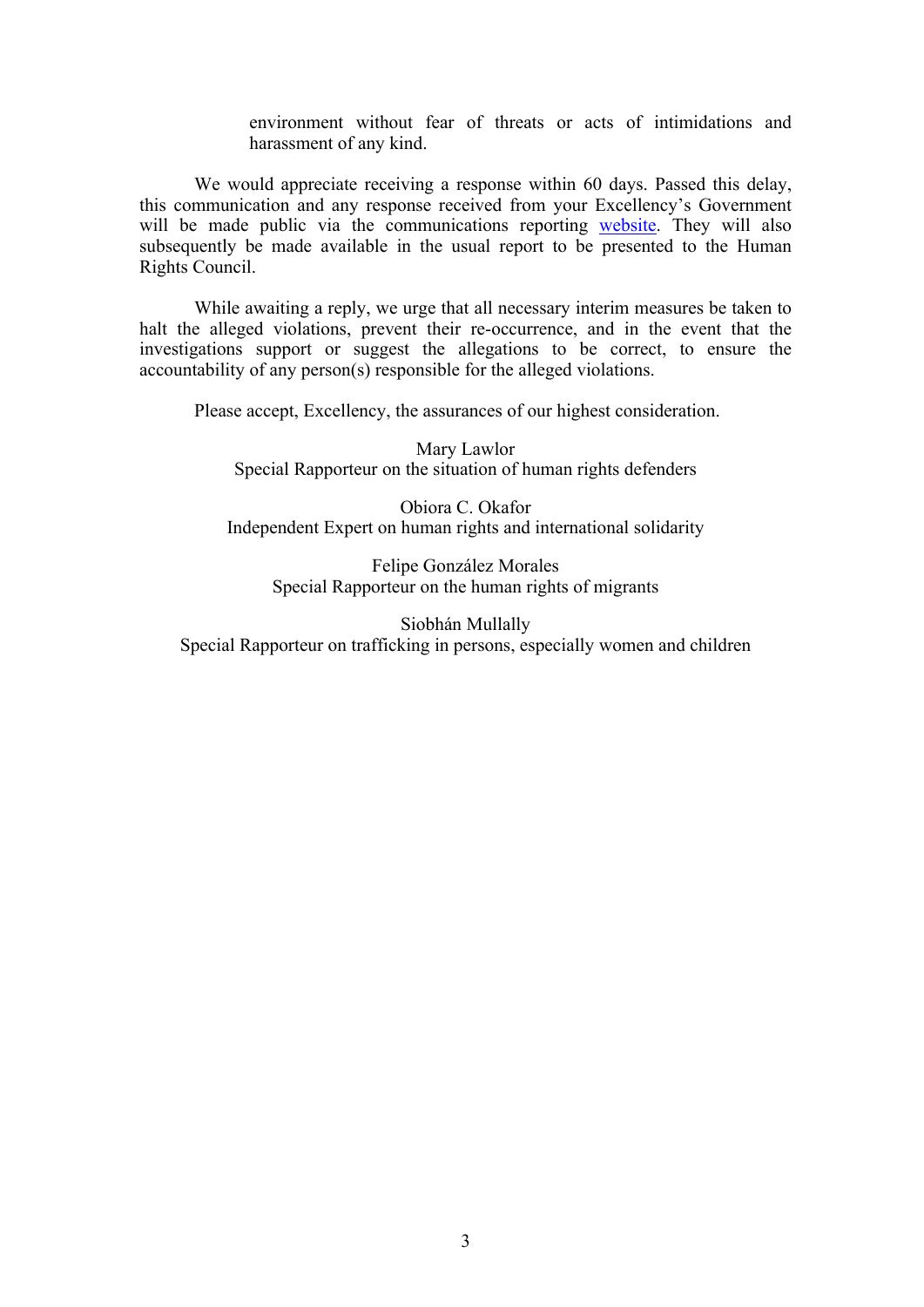## **Annex Reference to international human rights law**

In relation to the above-mentioned allegations, we would like to remind your Excellency's Government that all people share the same universal human rights articulated in the Universal Declaration of Human Rights. We would like to stress that clear guidance has been issued by the treaty bodies responsible for the interpretation and supervision of the core instruments of international human rights law, including the International Covenant on Civil and Political Rights and the International Covenant on Economic, Social and Cultural Rights, each respectively ratified by Italy in 1978, that the rights contained in these instruments apply without discrimination between citizens and non-citizens, and should be enjoyed by all people on the move.

We would also like to refer your Excellency's Government to the fundamental principles set forth in the Declaration on the Right and Responsibility of Individuals, Groups and Organs of Society to Promote and Protect Universally Recognized Human Rights and Fundamental Freedoms, also known as the UN Declaration on Human Rights Defenders. In particular, we would like to refer to articles 1 and 2 of the Declaration which state that everyone has the right to promote and to strive for the protection and realization of human rights and fundamental freedoms at the national and international levels and that each State has <sup>a</sup> prime responsibility and duty to protect, promote and implement all human rights and fundamental freedoms.

We would further like to bring to the attention of your Excellency' Government article 12 of the Declaration, and in particular paragraphs 2 and 3, which provide that the State shall take all necessary measures to ensure the protection of everyone against any violence, threats, retaliation, de facto or de jure adverse discrimination, pressure or any other arbitrary action as <sup>a</sup> consequence of his or her legitimate exercise of the rights referred to in the Declaration.

We wish to make reference to the repor<sup>t</sup> of the former Special Rapporteur on the situation of human rights defenders, presented at the  $37<sup>th</sup>$  session of the Human Rights Council, on defenders of the rights of people on the move. Within the report, the former Special Rapporteur noted that migrant rights defenders are often subject to criminalization and restrictions above and beyond those faced by civil society generally<sup>1</sup>, and that such criminalization has a chilling effect, leaving mainstream civil society organizations and private individuals more hesitant to engage with people on the move or to take action in relation to the challenges they face<sup>2</sup>. We would like to refer to the recommendations made by the former Special Rapporteur to States in the report, and specifically to those recommendations made in paragraphs 66 (b) and (j), which call on States to publicly recognize the important role played by migrant rights defenders and to ensure that national law, administrative provisions and their application facilitate the work of all actors providing humanitarian assistance to people on the move, including by avoiding any criminalization or stigmatization contrary to international human rights law.

We would also like to draw the attention of your Excellency's Government to the repor<sup>t</sup> of the Special Rapporteur on the human rights of migrants on the right to freedom of association of migrants and their defenders (A/HRC/44/42), in which the Special Rapporteur expressed concern on the troubling reports that migrant leaders of

<sup>1</sup> A/HRC/37/51 para 54

<sup>2</sup> Ibid., para 55.